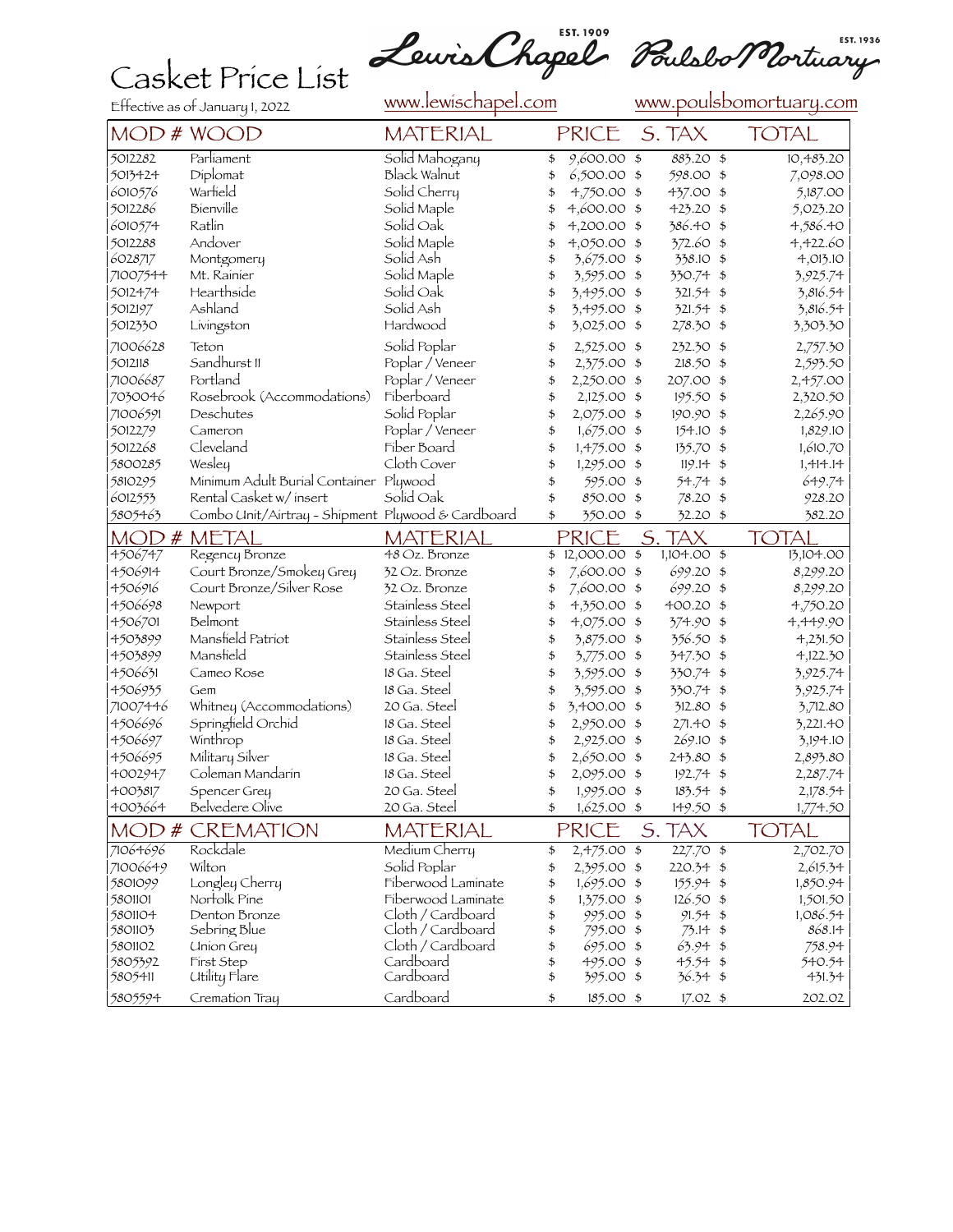## OUTER BURIAL CONTAINERS FOR TRADITIONAL BURIAL OR CREMATION

| MOD#BURIAL              | MATERIAL              |               | PRICE         | - S.TAX     |          |
|-------------------------|-----------------------|---------------|---------------|-------------|----------|
| *Bronze Triune          | Bronze/ABS            | \$            | $4,475.00$ \$ | $411.70$ \$ | 4,886.70 |
| *Copper Triune          | Copper/ABS            | \$            | 3,850.00 \$   | 354.20 \$   | 4,204.20 |
| *Cameo Rose Triune      | Stainless/ABS         | \$            | 3,260.00 \$   | 299.92 \$   | 3,559.92 |
| * SST Triune            | Stainless Steel       |               | 3,260.00 \$   | 299.92 \$   | 3,559.92 |
| *Venetian               | Marbelon              |               | 2,320.00 \$   | $213.44$ \$ | 2,533.44 |
| *Continental            | Strentex              | \$            | $1,675.00$ \$ | $154.10$ \$ | 1,829.10 |
| *Salute                 | Strentex              | \$            | 1,325.00 \$   | $121.90$ \$ | 1,446.90 |
| *Monticello             | Strentex              | \$            | 1,325.00 \$   | $121.90$ \$ | 1,446.90 |
| Standard                | Asphalt paint         | $\frac{4}{3}$ | 1,050.00 \$   | $96.60*$    | 1,146.60 |
| Minimum Liner           | No protective quality | \$            | 875.00 \$     | 80.50 \$    | 955.50   |
| Child Liner 3'          | 11<br>$\sim$ 11       | \$            | 475.00 \$     | $43.70$ \$  | 518.70   |
| Child Liner 4'          |                       | \$            | 495.00 \$     | $45.54$ \$  | 540.54   |
| Child Liner 5'          |                       | \$            | 550.00 \$     | 50.60 \$    | 600.60   |
| *Wilbert Sealing Vaults |                       |               |               |             |          |

| <b>IMOD # CREMATION</b>                              | <b>MATERIAL</b> | PRICE S.TAX     |            |        |
|------------------------------------------------------|-----------------|-----------------|------------|--------|
| *SST Triune <sup>^</sup> 18"                         | Stainless/ABS   | \$<br>875.00 \$ | 80.50 \$   | 955.50 |
| *Venetian^18"                                        | Marbelon        | \$<br>$675.00*$ | $62.10*$   | 737.10 |
| *Venetian 12"                                        | Marbelon        | \$<br>$675.00*$ | $62.10*$   | 737.10 |
| *Monticello^18"                                      | Strentex        | \$<br>555.00 \$ | $51.06$ \$ | 606.06 |
| *Monticello 12"                                      | Strentex        | \$<br>555.00 \$ | $51.06$ \$ | 606.06 |
| *Universal P-400 <sup>^</sup>                        | Marbelon        | \$<br>555.00 \$ | $51.06$ \$ | 606.06 |
| *Regal P-300                                         | Marbelon        | \$<br>375.00 \$ | $34.50*$   | 409.50 |
| *Tribute P-310                                       | Marbelon        | \$<br>375.00 \$ | $34.50*$   | 409.50 |
| Pyramid                                              | Plastic         | \$<br>345.00 \$ | $31.74$ \$ | 376.74 |
| *Wilbert Sealing Vaults / ^ Up to 2 sets of cremains |                 |                 |            |        |
|                                                      |                 |                 |            |        |

## **Warranties**

Our Funeral Home makes no representation or warranties about the protective value of certain caskets or other burial containers other than those made by the manufacturer. The only warranties expressed or implied granted in connection with goods sold with the funeral services are the express written warranties, if any, extended by the manufacturer thereof. No other warranties of merchandising fitness for a particular purpose are extended by the seller.

## **\*Wilbert Sealing Vaults**

Are impervious to the entrance of grave side substances and moisture.They are completely sealed with a butal caulking that once closed will never be abled to be opened again. A sealed vault also protects the environment by preventing the leakage of decomposition into the earth and ground water.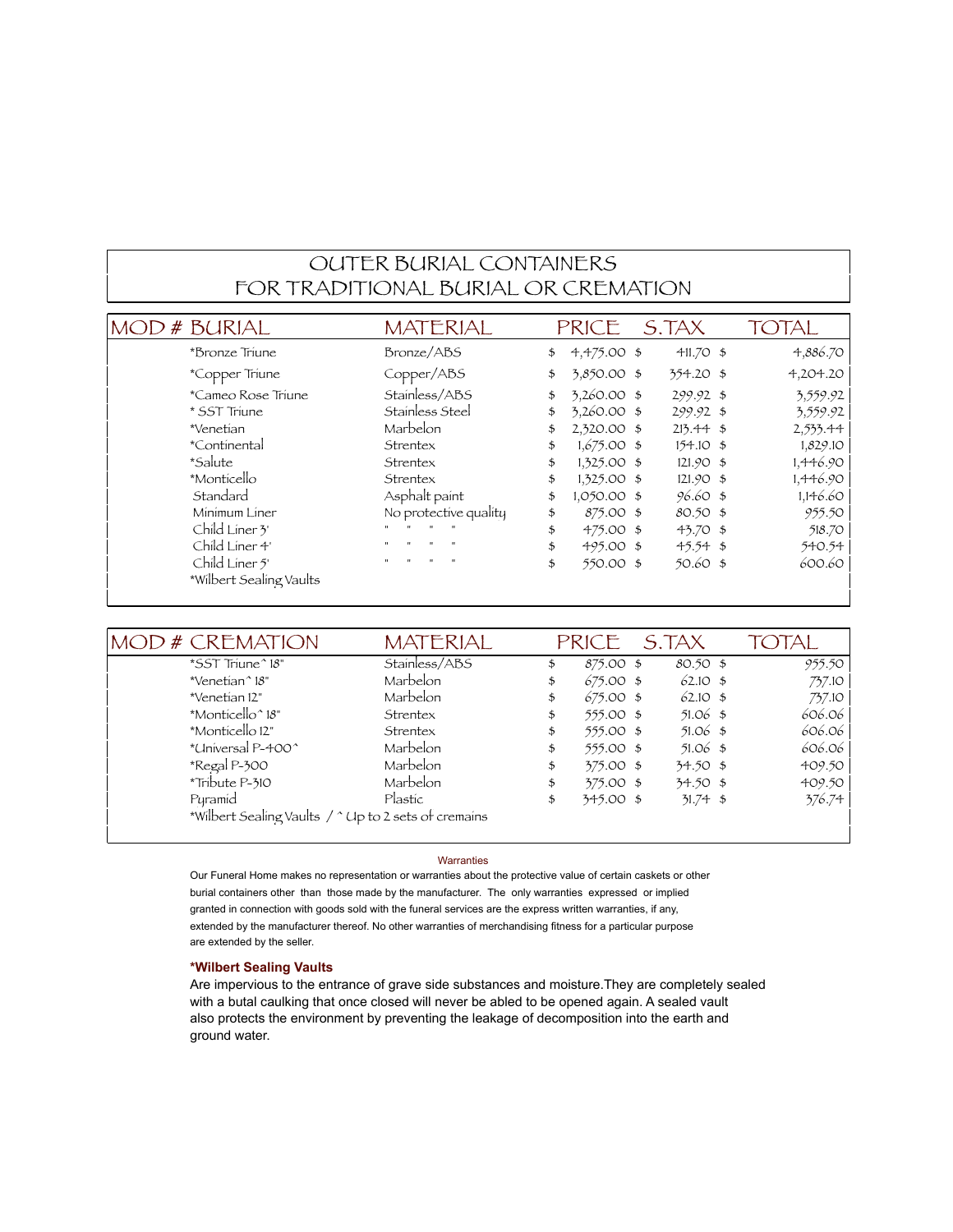|                                                                                 |                                                                                 | - 2011년 1월 20일 - 대한민국의 대한민국의 대한민국의 대한민국의 대한민국의 대한민국의 대한민국의 대한민국의 대한민국의 대한민국의 대한민국의 대한민국의 대한민국의 대한민국의 대한민국의 대한민         |                                              |
|---------------------------------------------------------------------------------|---------------------------------------------------------------------------------|------------------------------------------------------------------------------------------------------------------------|----------------------------------------------|
| -                                                                               |                                                                                 | ________                                                                                                               |                                              |
|                                                                                 | the contract of the contract of the contract of the contract of the contract of |                                                                                                                        |                                              |
|                                                                                 |                                                                                 | the contract of the contract of the contract of the contract of the contract of the contract of the contract of        | the control of the control of the            |
| the contract of the contract of the contract of the contract of the contract of |                                                                                 |                                                                                                                        | the control of the control of the            |
| the control of the control of the                                               |                                                                                 |                                                                                                                        |                                              |
|                                                                                 | the contract of the contract of the contract of                                 |                                                                                                                        |                                              |
|                                                                                 |                                                                                 | <u> La componente de la componente de la componente de la componente de la componente de la componente de la compo</u> | the control of the control of the control of |
|                                                                                 | the contract of the contract of the contract of the contract of the contract of | the control of the control of the control of the control of the control of the control of                              |                                              |
|                                                                                 | the control of the control of the                                               |                                                                                                                        |                                              |
|                                                                                 |                                                                                 |                                                                                                                        |                                              |